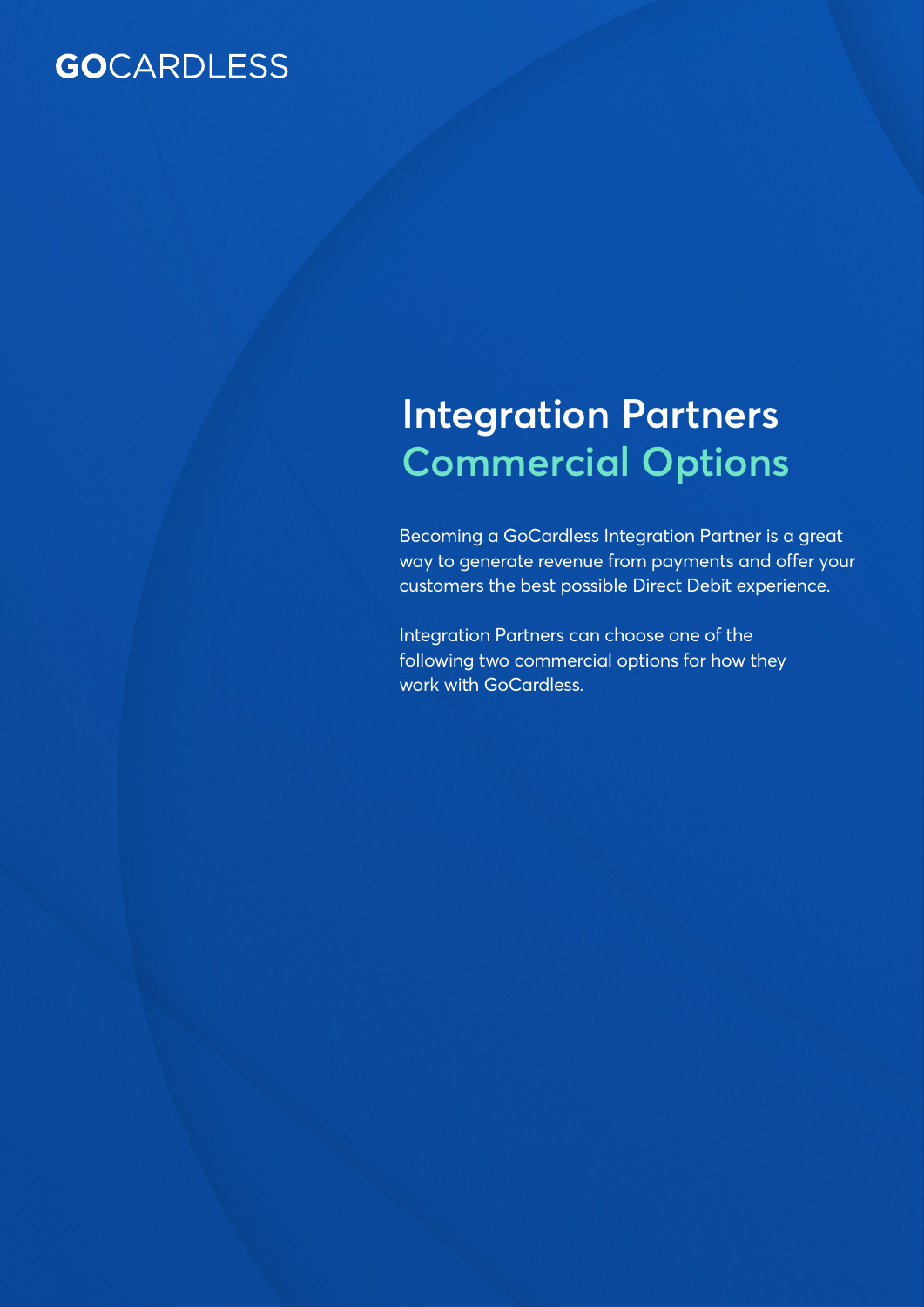# **Option 01**

## **Revenue Share**

GoCardless offers a 10% share of our transaction fees generated by your integration. This means that for every transaction that your customers take, you will receive a 10% share of the GoCardless fees. If we get paid, you get paid too.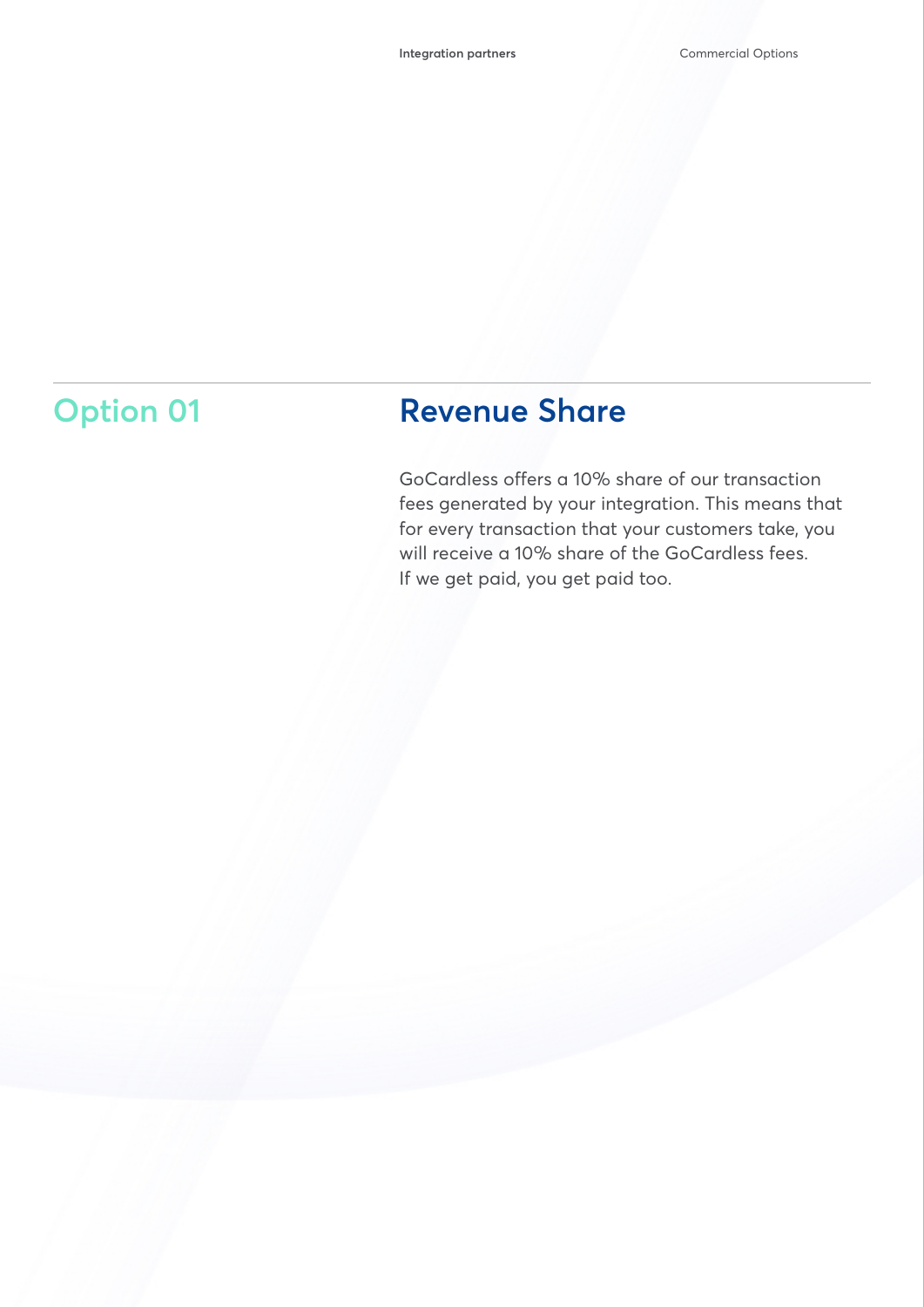| <b>Setting up</b><br>revenue share | 1. Build your integration with GoCardless, in our live environment.<br>See our integration guide here for more details on how to do this.<br>2. Submit a request to our developer support team or your<br>account manager including the following details:<br>· Email subject header "Partner integration revenue share request"<br>• The login email address and name of your App<br>integration for your live account (not sandbox)                       |
|------------------------------------|-------------------------------------------------------------------------------------------------------------------------------------------------------------------------------------------------------------------------------------------------------------------------------------------------------------------------------------------------------------------------------------------------------------------------------------------------------------|
|                                    |                                                                                                                                                                                                                                                                                                                                                                                                                                                             |
|                                    | 3. The developer support team or your account manager will confirm<br>once the revenue share has been applied to your account.                                                                                                                                                                                                                                                                                                                              |
| <b>Getting paid</b>                | In order to receive revenue share, you need to verify your GoCardless<br>account and add your bank details.                                                                                                                                                                                                                                                                                                                                                 |
|                                    | Once you've done this, and when your integration starts to generate<br>revenue, you will see payouts from GoCardless on your bank statement<br>(appearing with the prefix GC1). You can also see the payout amount<br>due from within your GoCardless dashboard.                                                                                                                                                                                            |
|                                    | By default we pay out daily when a revenue share is owed. You can<br>change the frequency of revenue share payouts by submitting a request<br>to our developer support team. Currently we support payout intervals<br>based on number of days only, e.g. every 7 or 30 days, not monthly.                                                                                                                                                                   |
| <b>Payout information</b>          | We only pay out revenue share if your integration is creating payments<br>via the GoCardless API - we do not pay revenue share for integrations<br>solely creating mandates, pulling information from our API, or for<br>payments created by your customers through our dashboard or another<br>integration.                                                                                                                                                |
|                                    | We can only pay out revenue share in the currency of the original<br>payment made to your customer. To receive this revenue share, you must<br>have a bank account set up in the currency of these payments. For<br>example, if your customers are collecting in Euros then you must have a<br>bank account set up in Euros. To add a bank account in another currency<br>submit a request to our developer support team by emailing<br>api@gocardless.com. |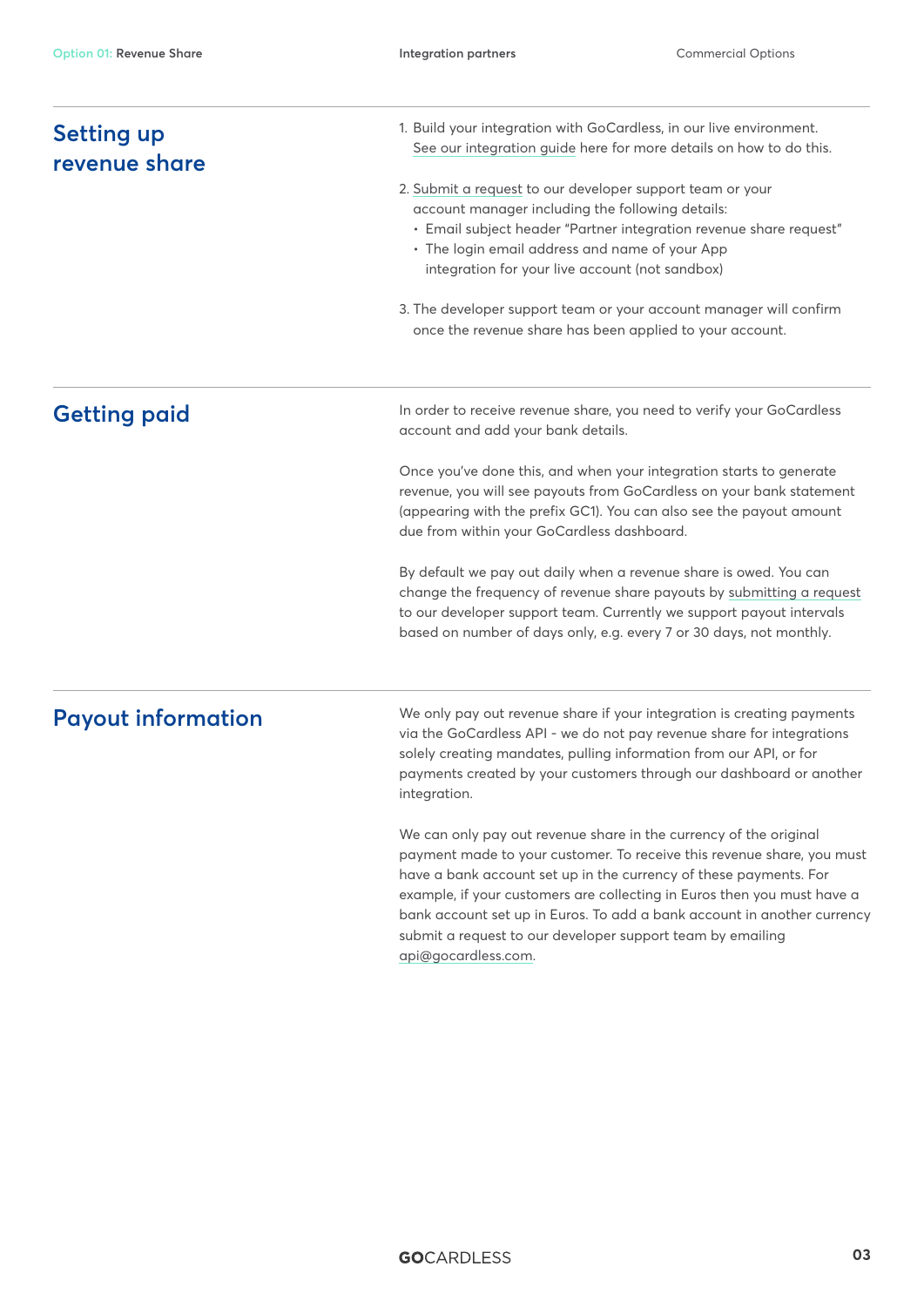### **Option 02 Integration fees**

Alternatively, you can charge additional fees on top of GoCardless - we call these integration fees, although you may also see them referred to as App fees in our documentation.

Integration Partners should be aware that charging integration fees is likely to reduce demand for Direct Debit, since the transaction fees will be higher for customers. We recommend charging no more than 0.5% of the total payment amount, in order to ensure that your fees remain competitive.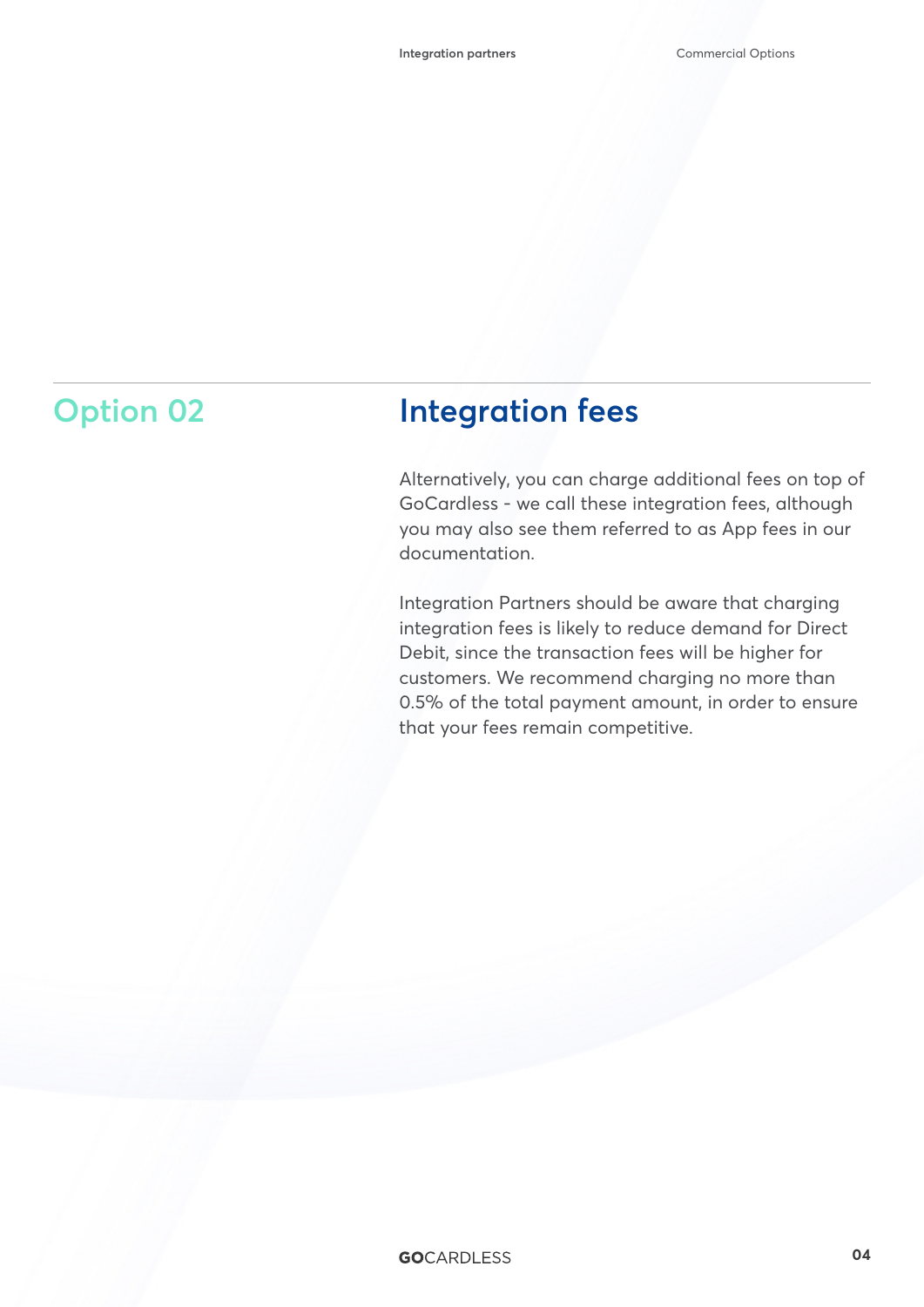| <b>Setting up</b><br>integration fees                                                                                                                                                                                                                                                                         | 1. Build your integration with GoCardless in our live environment.<br>See our integration guide here for more details on how to do this.<br>2. Follow the instructions in our API docs to setup charging for<br>integration fees (these are called 'App fees' in our API documentation). |
|---------------------------------------------------------------------------------------------------------------------------------------------------------------------------------------------------------------------------------------------------------------------------------------------------------------|------------------------------------------------------------------------------------------------------------------------------------------------------------------------------------------------------------------------------------------------------------------------------------------|
|                                                                                                                                                                                                                                                                                                               |                                                                                                                                                                                                                                                                                          |
| Once you have verified your account and your integration starts to<br>generate revenue, you will see payouts from GoCardless on your bank<br>statement (appearing with the prefix GC1). You can also see payouts<br>due within your GoCardless dashboard.                                                     |                                                                                                                                                                                                                                                                                          |
| By default GoCardless pays out daily as soon as integration fees are<br>owed. You can change the frequency of revenue share payouts by<br>submitting a request to our developer support team. Currently we<br>support payout intervals based on number of days only, e.g. every 7 or 30<br>days, not monthly. |                                                                                                                                                                                                                                                                                          |
| <b>Payout information</b>                                                                                                                                                                                                                                                                                     | Integration fees are transparent to your customers:                                                                                                                                                                                                                                      |
|                                                                                                                                                                                                                                                                                                               | • Your customers see the integration fees you are charging in notification<br>emails that we send detailing recent collected payments (every<br>time we pay out, plus monthly summaries), and in their GoCardless<br>dashboard.                                                          |
|                                                                                                                                                                                                                                                                                                               | • Fees are listed as app fees; we don't specify the Partner                                                                                                                                                                                                                              |